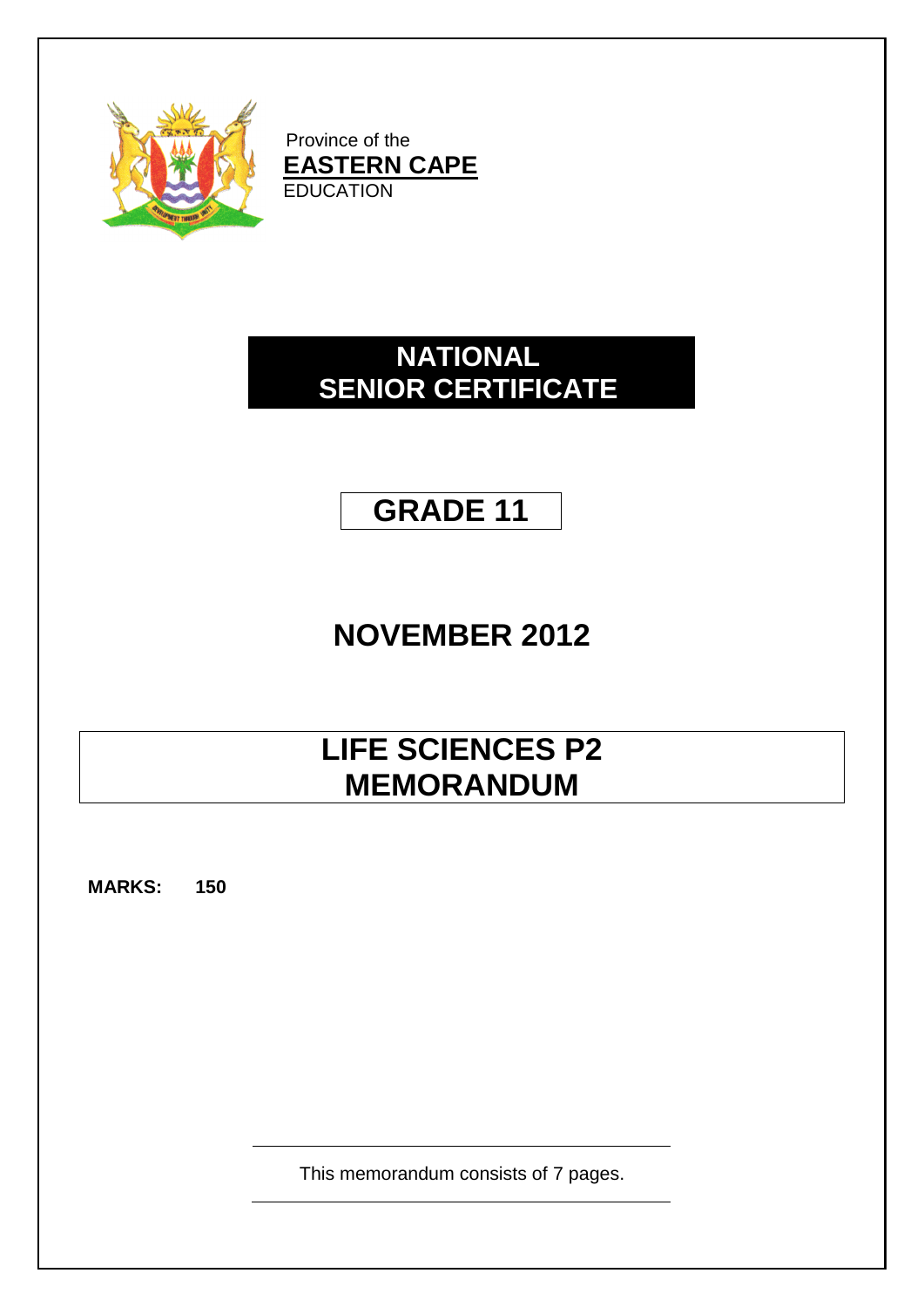### **SECTION A**

#### **QUESTION 1**

|     |                |                                                                                                                | <b>TOTAL SECTION A:</b> | 50   |
|-----|----------------|----------------------------------------------------------------------------------------------------------------|-------------------------|------|
|     | 1.4.4          | Probably due to an increase in the population. $\sqrt{}$ More people living<br>in poor conditions $\checkmark$ | (Any 1)                 | (1)  |
|     |                | The number of TB cases increased from 1997 to 2003 $\checkmark$ and<br>decrease slightly in 2004. ✓            |                         | (2)  |
|     | 1.4.2<br>1.4.3 | 88 559 √                                                                                                       |                         | (1)  |
| 1.4 | 1.4.1          | $2003 \checkmark$                                                                                              |                         | (1)  |
|     | 1.3.8          | A only $\checkmark\checkmark$                                                                                  | (8x2)                   | (16) |
|     | 1.3.7          | None $\checkmark\checkmark$                                                                                    |                         |      |
|     | 1.3.5<br>1.3.6 | B only $\checkmark\checkmark$<br>B only $\checkmark\checkmark$                                                 |                         |      |
|     | 1.3.4          | None $\checkmark\checkmark$                                                                                    |                         |      |
|     | 1.3.3          | Both A and B $\checkmark\checkmark$                                                                            |                         |      |
|     | 1.3.2          | A only $\checkmark\checkmark$                                                                                  |                         |      |
| 1.3 | 1.3.1          | None √√                                                                                                        |                         |      |
|     | 1.2.9          | Virus $\checkmark$                                                                                             | (9x1)                   | (9)  |
|     | 1.2.7<br>1.2.8 | Vector √<br>Plasmodium V                                                                                       |                         |      |
|     | 1.2.6          | Biodiversity √                                                                                                 |                         |      |
|     | 1.2.5          | Bacteria √                                                                                                     |                         |      |
|     | 1.2.4          | Eukaryotes $\checkmark$<br>Mycelium $\checkmark$                                                               |                         |      |
|     | 1.2.2<br>1.2.3 | Thallus $\checkmark$                                                                                           |                         |      |
| 1.2 | 1.2.1          | Immunity $\checkmark$                                                                                          |                         |      |
|     | 1.1.10         | B<br>$\checkmark$                                                                                              | (10x2)                  | (20) |
|     | 1.1.8<br>1.1.9 | $\checkmark$<br>D<br>$\checkmark$<br>D                                                                         |                         |      |
|     | 1.1.7          | $\checkmark$<br>$\mathsf C$                                                                                    |                         |      |
|     | 1.1.6          | $\checkmark\checkmark$<br>A                                                                                    |                         |      |
|     | 1.1.4<br>1.1.5 | $\checkmark$<br>A                                                                                              |                         |      |
|     | 1.1.3          | $\checkmark$<br>B<br>$\mathsf C$<br>$\checkmark$                                                               |                         |      |
|     | 1.1.2          | $\checkmark$<br>A                                                                                              |                         |      |
| 1.1 | 1.1.1          | $\checkmark$<br>A                                                                                              |                         |      |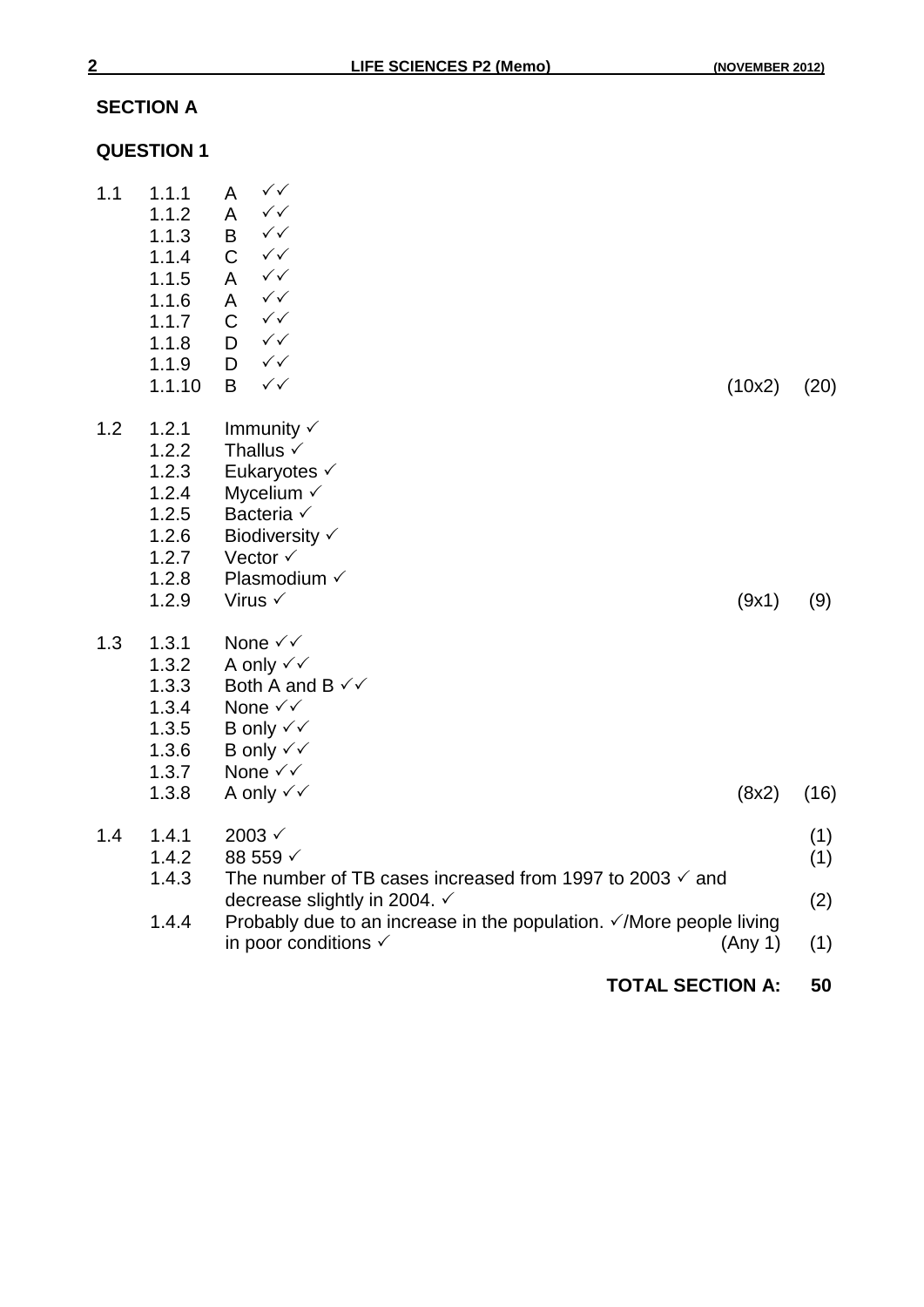#### **SECTION B**

#### **QUESTION 2**

| 2.1 | 2.1.1 | A<br>B<br>C                                                                                                                                                                                                                                                               | Sporangium $\checkmark$<br>Sporangiophore √<br>Rhizoid $\checkmark$                                                                                                                                                                                                                                                                                                                                |         | (3) |
|-----|-------|---------------------------------------------------------------------------------------------------------------------------------------------------------------------------------------------------------------------------------------------------------------------------|----------------------------------------------------------------------------------------------------------------------------------------------------------------------------------------------------------------------------------------------------------------------------------------------------------------------------------------------------------------------------------------------------|---------|-----|
|     | 2.1.2 |                                                                                                                                                                                                                                                                           | Sexually $\checkmark$ and Asexually $\checkmark$                                                                                                                                                                                                                                                                                                                                                   |         | (2) |
|     | 2.1.3 |                                                                                                                                                                                                                                                                           | They plays a role as decomposers $\checkmark$<br>Serves as food for humans. $\checkmark$<br>Have medical value $\sqrt{}$ /used to produce antibiotics<br>Use in the baking and brewing industries. $\checkmark$<br>(Mark first THREE answers only)                                                                                                                                                 |         | (3) |
|     | 2.1.4 |                                                                                                                                                                                                                                                                           | rust/blight $\checkmark$<br>ergot $\checkmark$<br>black rot √<br>scab $\checkmark$                                                                                                                                                                                                                                                                                                                 | (Any 2) | (2) |
| 2.2 | 2.2.1 |                                                                                                                                                                                                                                                                           | 130 <del>√ ∕</del> (120 - 140) mg/unit dry mass                                                                                                                                                                                                                                                                                                                                                    |         | (2) |
|     | 2.2.2 |                                                                                                                                                                                                                                                                           | Some of these nitrogen-fixing bacteria may live inside the<br>roots of soya beans $\checkmark$<br>They would absorb free-nitrogen $\checkmark$ from the air in the soil<br>and convert it into nitrates $\checkmark$<br>The soya bean plant would then use these nitrates to make<br>other nitrogen compounds $\checkmark$<br>Thus increasing the level of nitrogen inside the plant. $\checkmark$ | (Any 3) | (3) |
|     | 2.2.3 | Mutualism V<br>Not commensalism since both organism $\checkmark$ benefit whereas in<br>commensalism only one $\checkmark$ benefits./Plant benefits by getting<br>nitrates from bacteria $\checkmark$ whilst bacteria get carbohydrates from the<br>plant √<br>$1+(Any 2)$ |                                                                                                                                                                                                                                                                                                                                                                                                    |         | (3) |
|     | 2.2.4 |                                                                                                                                                                                                                                                                           | When soya bean plants die $\checkmark$<br>nitrifying bacteria will convert the nitrogen compounds in<br>them to nitrates $\checkmark$<br>Nitrates will be converted to free nitrogen $\checkmark$<br>by denitrifying bacteria $\checkmark$ in the soil.                                                                                                                                            | (Any 3) | (3) |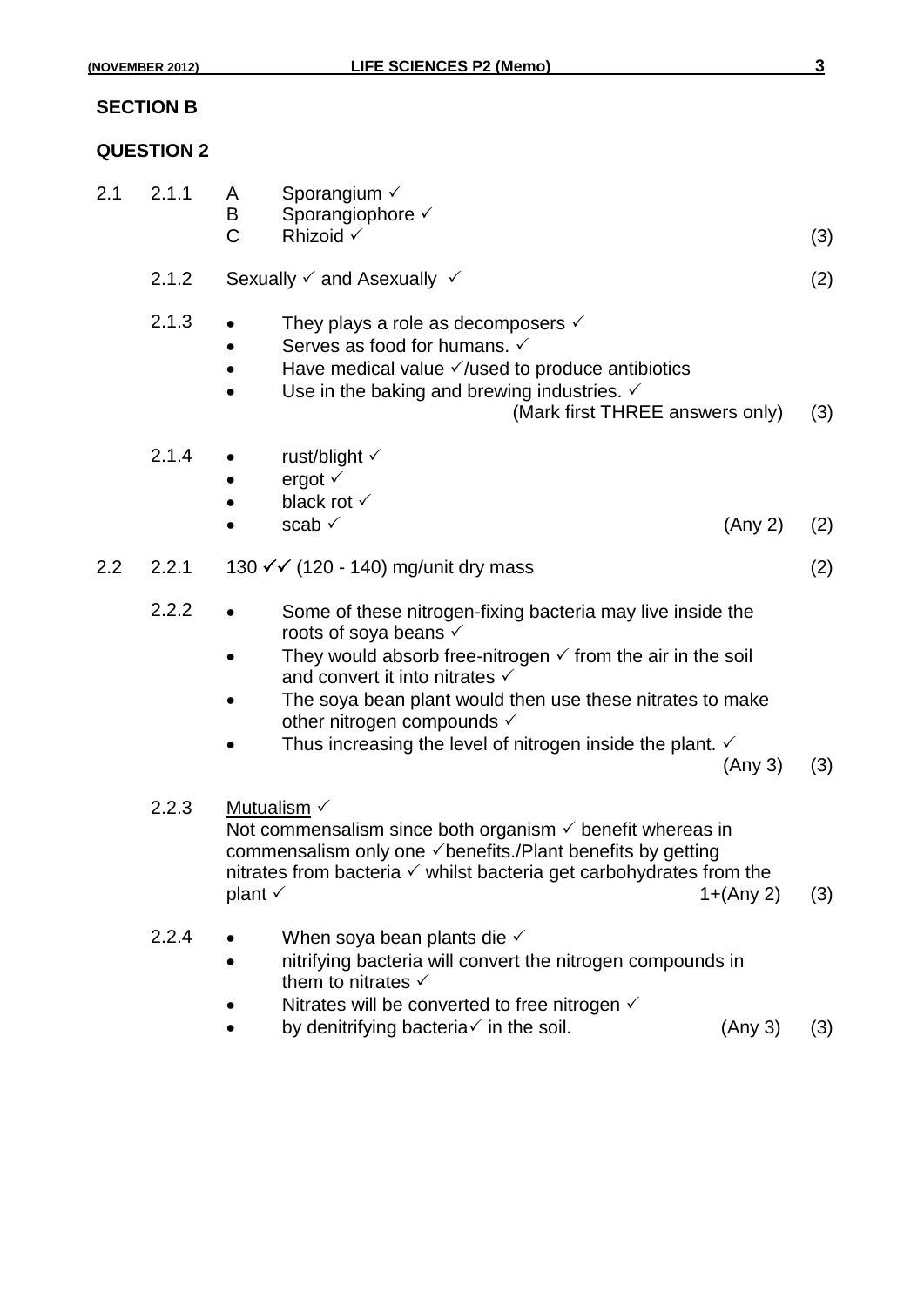| 4   |                   | <b>LIFE SCIENCES P2 (Memo)</b><br>(NOVEMBER 2012)                                                                                                                                            |               |
|-----|-------------------|----------------------------------------------------------------------------------------------------------------------------------------------------------------------------------------------|---------------|
| 2.3 | 2.3.1             | It is a chemical substance $\checkmark$ that reduces the growth $\checkmark$ of bacteria<br>by killing them/preventing them from reproducing                                                 | (2)           |
|     | 2.3.2             | They provide the bacteria with nutrients for growth. $\checkmark$                                                                                                                            | (1)           |
|     | 2.3.3             | To make sure that the agar plates are set up in sterile $\checkmark$<br>conditions.<br>To make sure that the agar plates are not contaminated<br>✓ with other bacteria and fungi.<br>(Any 1) | (1)           |
|     | 2.3.4             | Kept all plates at the same temperature. $\checkmark$<br>Ensured that the plates had the same amount of nutrients $\checkmark$<br>in the same concentration $\checkmark$<br>(Any 2x1)        | (2)           |
|     | 2.3.5             | Antibiotic 3 was the most effective in destroying the bacteria. $\checkmark$<br>Antibiotic 2 was ineffective against the bacteria. $\checkmark$<br>Antibiotic 1 was fairly effective √       | (3)<br>$[30]$ |
|     | <b>QUESTION 3</b> |                                                                                                                                                                                              |               |
| 3.1 | 3.1.1             | Bryophytes $\checkmark$<br>A<br>Pteridophytes √<br>B<br>$\mathsf C$<br>Gymnosperms √<br>Angiosperms $\checkmark$<br>D                                                                        | (4)           |
|     | 3.1.2             | Bryophytes √/moss/A and Pteridophytes √/ferns/B<br>(a)<br>Gymnosperms√/C and Angiosperms √/D<br>(b)                                                                                          | (2)<br>(2)    |
|     | 3.1.3             | No true root, stem or leaves $\checkmark$<br>No conducting tissue $\checkmark$<br>No stomata $\checkmark$<br>Have rhizoids $\checkmark$<br>No cuticle $\checkmark$<br>(Any 3x1)              | (3)           |
| 3.2 | 3.2.1             | Protista √                                                                                                                                                                                   | (1)           |
|     | 3.2.2             | $9 \checkmark$                                                                                                                                                                               | (1)           |
|     | 3.2.3             | Porifera $\checkmark$<br>(a)<br>Cnidaria V<br>(b)                                                                                                                                            | (1)<br>(1)    |
|     | 3.2.4             | Porifera $\checkmark$<br>(a)<br>Platyhelminthes √<br>(b)                                                                                                                                     | (1)<br>(1)    |
|     | 3.2.5             | Annelida √<br>Arthropoda √<br>Chordata √                                                                                                                                                     | (3)           |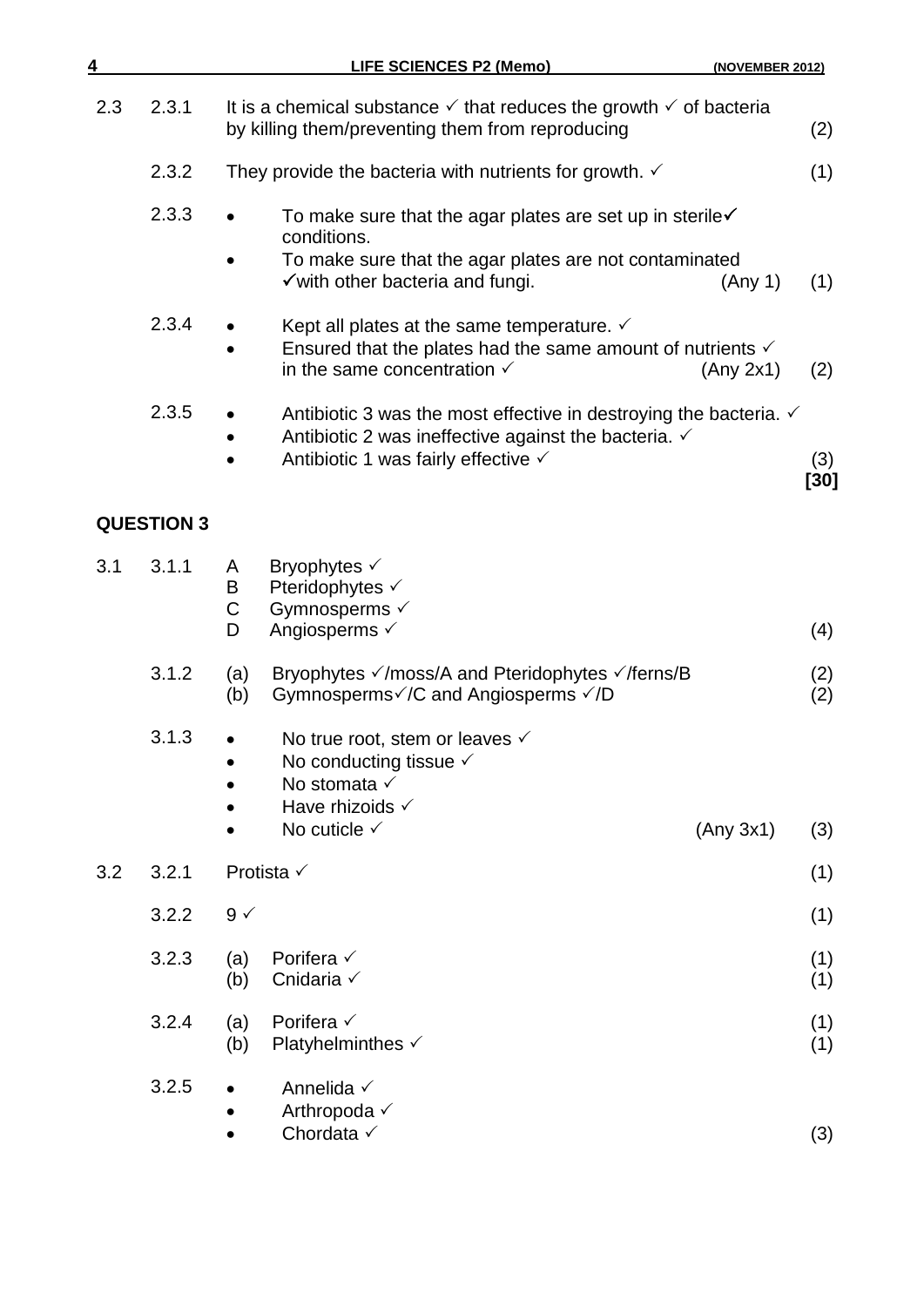### **(NOVEMBER 2012) LIFE SCIENCES P2 (Memo) 5**

| 3.3 | 3.3.1 | The issuing of a licence is one way of controlling the<br>number $\checkmark$                                                                                                                                                                                                                                         |             |
|-----|-------|-----------------------------------------------------------------------------------------------------------------------------------------------------------------------------------------------------------------------------------------------------------------------------------------------------------------------|-------------|
|     |       | of fishermen that will be catching fish $\checkmark$<br>in obtaining a licence the fishermen are acknowledging that<br>they are aware of the conditions $\checkmark$                                                                                                                                                  |             |
|     |       | relating to size restrictions and catch limits. $\checkmark$<br>This increases the chances of fishermen abiding by the<br>regulations $\checkmark$<br>(Any 2x1)                                                                                                                                                       | (2)         |
|     | 3.3.2 | Not more than four per day $\checkmark$                                                                                                                                                                                                                                                                               | (1)         |
|     | 3.3.3 | To ensure that the shad population is not eliminated $\checkmark$<br>$\bullet$<br>ensures that a fair number of shad remain $\checkmark$<br>To reproduce $\checkmark$ and increase the population once again.<br>This would allow for more sustainable use $\checkmark$ of the shad as<br>a food source.<br>(Any 3x1) | (3)         |
|     | 3.3.4 | Confiscation of catch $\checkmark$<br>Payment of a sum of money for each shad over the limit $\checkmark$<br>Cancelling their licence $\checkmark$<br>Imprisonment V<br>(Any 1x1)                                                                                                                                     | (1)         |
|     | 3.3.5 | Catching small fish would prevent them from reaching a<br>reproductive age √<br>at which they would be able to contribute to a population<br>increase. $\checkmark$<br>Restricting the capture of smaller fish is therefore in the best<br>interests of a sustainable use of this resource. ✓                         | (3)<br>[30] |
|     |       | <b>TOTAL SECTION B:</b>                                                                                                                                                                                                                                                                                               | 60          |
|     |       |                                                                                                                                                                                                                                                                                                                       |             |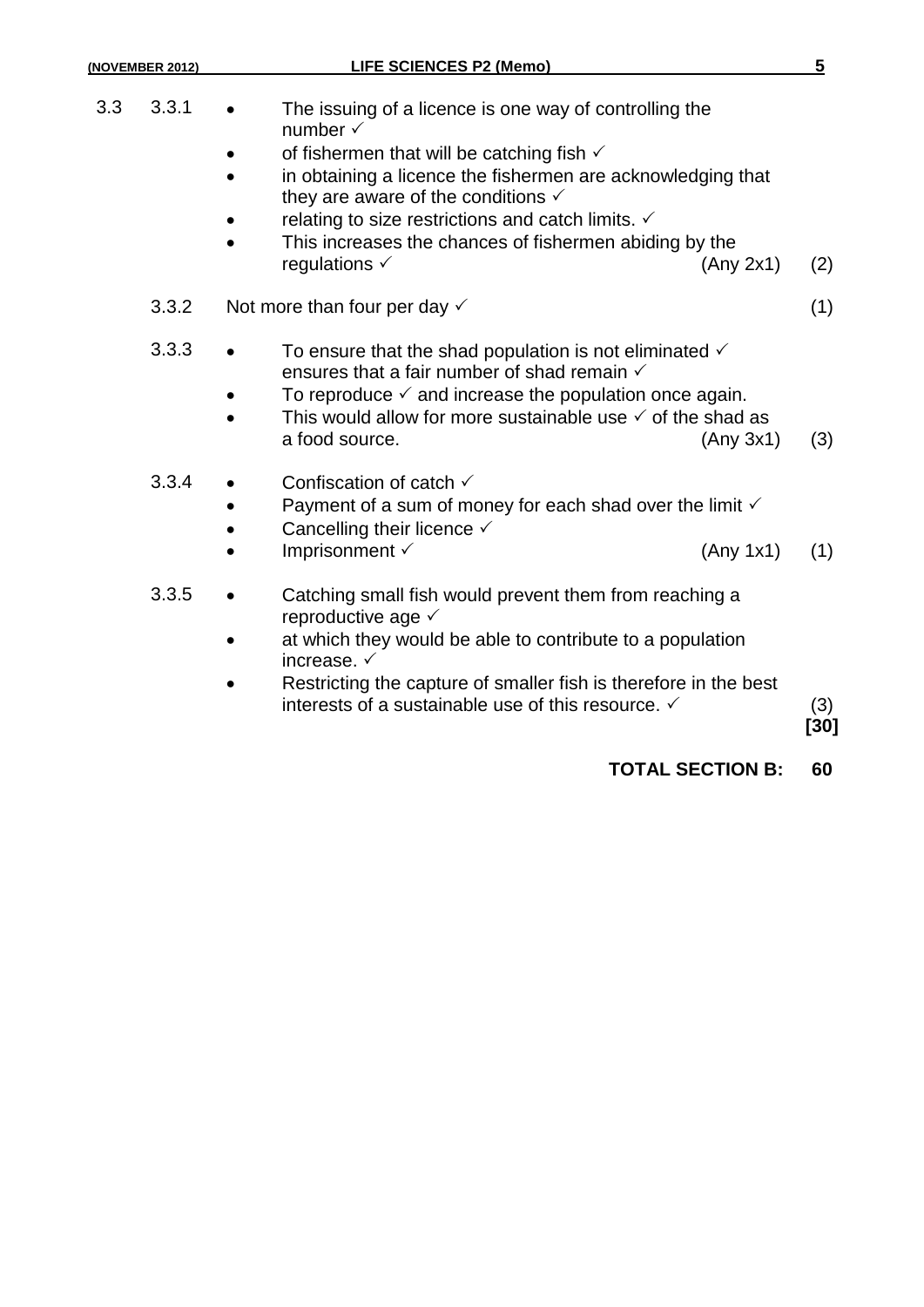#### **SECTION C**

#### **QUESTION 4**

4.1.4

- 4.1  $4.1.1$  Limpopo  $\checkmark$  (1)
	- $4.1.2$  North West  $\checkmark$  (1)
	- 4.1.3 South Africa is rich in species diversity  $\checkmark$ 
		- $\bullet$  Higher species diversity in plants than in animals  $\checkmark$
		- The highest species diversity of plants is in the Western Cape√
		- The lowest species diversity of plants is in the North West  $\checkmark$
		- $\bullet$  Bird species are the highest amongst the animal species.  $\checkmark$

(Any 3x1) (3)



| Guideline for the assessing of the graph    |                                     |  |
|---------------------------------------------|-------------------------------------|--|
| Correct type of graph                       |                                     |  |
| Title of graph                              |                                     |  |
| Correct label of x-axes                     |                                     |  |
| Correct scale of x-axes, same width of bars |                                     |  |
| Correct label of y-axes                     |                                     |  |
| Correct scale of y-axes                     |                                     |  |
| Plotting of points                          | 1 : 1 to 3 points plotted correctly |  |
|                                             | 2 : 4 to 6 points plotted correctly |  |
|                                             | 3 : 7 to 9 points plotted correctly |  |

#### **NOTE:**

If the wrong type of graph is drawn, 4 marks will be lost for:

- Correct type of graph
- Plotting of points'

If labels of the axes are transposed then 4 marks will be lost for:

Correct label and scale for X and Y axes (9)